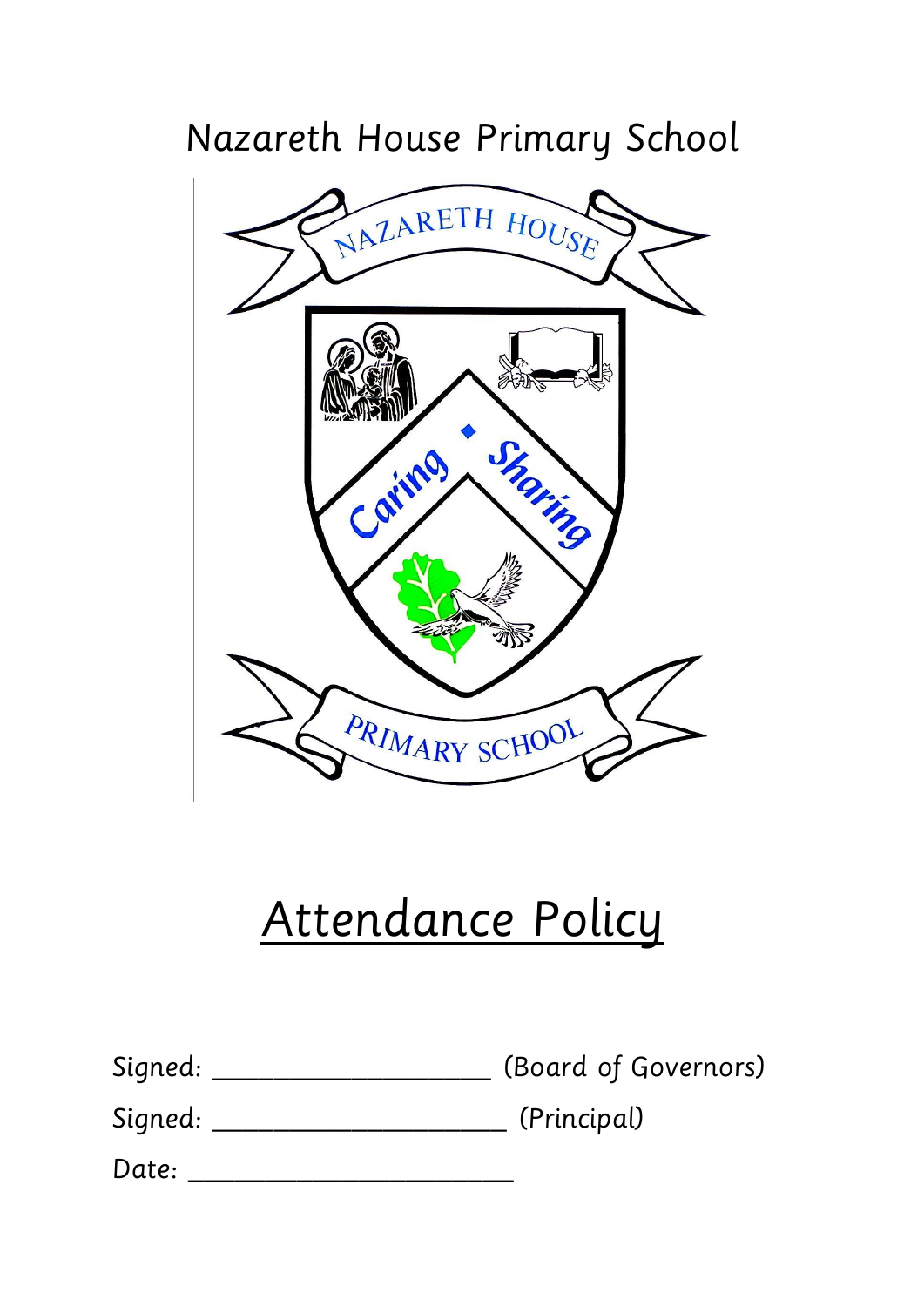## **Rationale**

In Nazareth House Primary School, we are committed to maintaining high levels of attendance and punctuality. Regular school attendance and good punctuality are vital components in helping pupils to have full access to the Northern Ireland curriculum and fulfil their potential. Nazareth House Primary School strives to promote an ethos and culture which encourages good attendance and punctuality and where each pupil feels valued and secure.

## **Mission Statement**

Nazareth House Primary School is a Catholic school, committed to upholding the legitimate rights of children, teachers and parents. The staff will aim, at all times, to create a safe climate so that learning and teaching can occur within relationships of mutual valuing and respect. We believe education should provide for and equip children with skills and values necessary to make a positive contribution in a changing world. Nazareth House Primary School wants children to be self -motivated and to be at peace with themselves, others and the world. To achieve these aspirations, the school requires the help, commitment and co-operation of children, parents, staff, governors and the wider community.

## **Aims**

- To improve and maintain the overall attendance of pupils at Nazareth House Primary School.
- To develop a framework that defines roles and responsibilities in relation to pupil attendance and punctuality.
- To provide advice, support and guidance for parents/guardians and pupils.
- To work in partnership with parents/guardians to establish good patterns of punctuality and attendance.
- To develop positive and consistent communication between home and school, including set procedures for attendance information.
- To develop a positive reward system that encourages good pupil attendance and punctuality.
- To develop a systematic approach for gathering and analysing data.
- To promote effective partnership with the Education Welfare Service.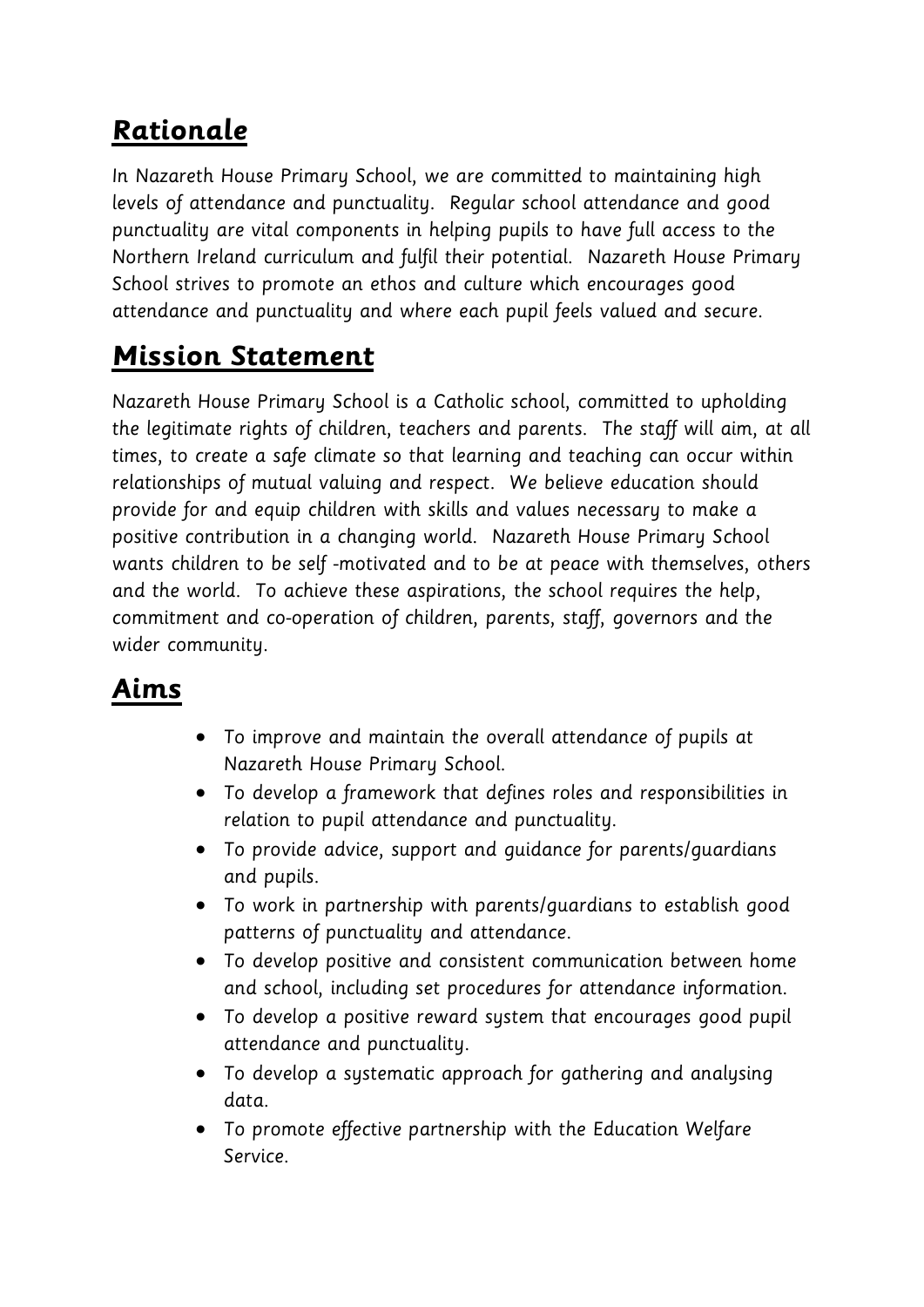## **The Role Of The School**

- The Principal at Nazareth House Primary School has overall responsibility for school attendance.
- Class teachers and the Designated Teacher for Child Protection should bring any concerns regarding school attendance to his attention.
- The Board of Governors provide support by reviewing school attendance figures and targets and ensuring it is placed as an agenda item at each meeting.
- Teaching staff regularly monitor the attendance and punctuality of pupils by ensuring that attendance is recorded at the beginning of morning and afternoon registration sessions.
- To enable our school to accurately record and monitor attendance in a consistent way we will adhere to the guidance provided in the Department of Education Circular 2015/02, which can be found at the following link: [http://www.deni.gov.uk/index/support-and-development-2/school](http://www.deni.gov.uk/index/support-and-development-2/school-attendance/recording-pupil-absences.htm)[attendance/recording-pupil-absences.htm](http://www.deni.gov.uk/index/support-and-development-2/school-attendance/recording-pupil-absences.htm)
- Nazareth House Primary School is committed to working with parents to encourage regular and punctual attendance.

### **The Role Of The Parent**

- Parents have a legal duty to ensure their child of compulsory school age shall receive efficient full time education suitable to age, ability and aptitude and to any special educational needs they may have (Article 45 (1) of The Education and Libraries (NI) Order 1986).
- If a child is registered in school, their parent has a legal duty to ensure that they regularly attend the school.
- It is the parent's responsibility to inform the school of the reason for a pupil's absence on the first day of absence. This may be confirmed with a written note when the pupil returns to school. If the absence is likely to be prolonged, this information should be provided to enable the school to assist with homework or any other necessary arrangements which may be required.
- Pupils are expected to be in school between 9.00 -9.15 am for registration and the beginning of classes. It is the responsibility of parents to ensure their child is punctual. Lateness is recorded at registration and on the child's attendance record.
- If the child appears reluctant to attend school, parents should discuss the matter promptly with the class teacher or Principal to ensure that both the parent and the child receive maximum support.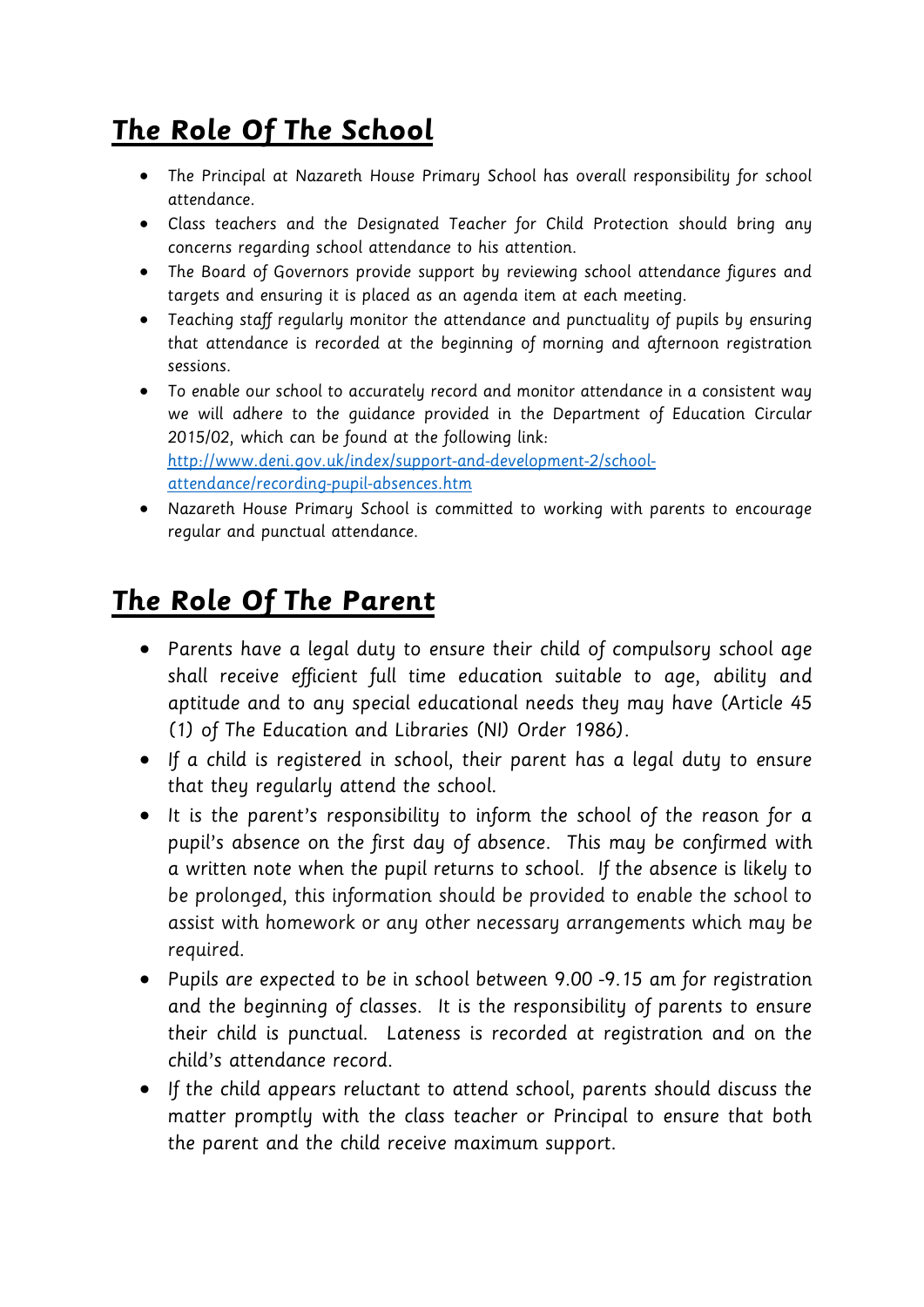## **The Role Of The Pupil**

- Pupils should attend school regularly.
- Pupils should arrive at school on time.
- They should be organised and ready for work.
- They should inform the class teacher about any issues that may prevent them attending school regularly and on time.
- They may supply a written note to explain any absence on their return to school.

## **Communication**

Information on punctuality, attendance and absenteeism is outlined in our Pastoral Care Guidelines booklet which all parents receive at the beginning of each school year. This emphasises the importance of being at school on time and notifying Nazareth House Primary School if a child is absent for any reason.

The importance of regular attendance is discussed and explained at the Pre-School Induction Meeting held at Nazareth House P.S. in June for the parents of those children who will be entering Primary One in September. This reiterates that parents and children should arrive at school on time, so that each child can be given the best possible start to the school day.

New admissions to our school may happen at various times throughout the year. All parents requesting a place are asked to make an appointment with the Principal. At this meeting, the importance of regular attendance is always highlighted, together with other school routines.

## **Family Holidays During Term Time**

Nazareth House Primary School discourages holidays during term time due to the impact they have on pupils' learning. Family holidays taken during term time will be categorised as an unauthorised absence. Only in exceptional circumstances will a holiday be authorised.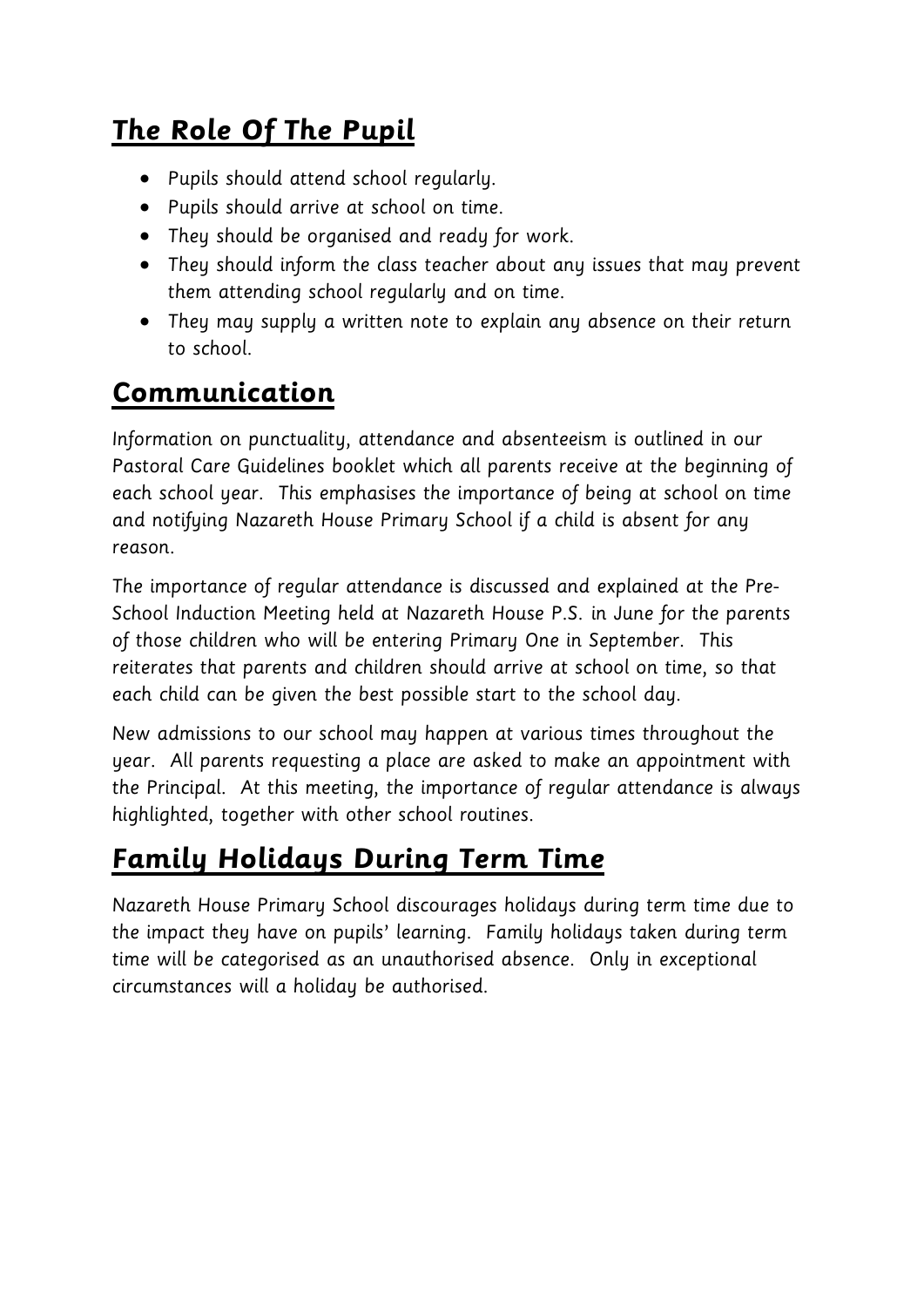#### **Procedures To Record Attendance And Punctuality**

Nazareth House Primary School uses a computerised registration system (SIMS) and the register is completed in the morning and afternoon at specific times.

#### **Arrival and Registration**

- Pupils should not arrive at school before 8.30 am, as there is no supervision available before this time.
- Children may attend Breakfast Club from 8.30 am onwards.
- Primary 1-3 pupils will go straight to their classes on arrival from 9.00 9.15 am.
- Primary 4-7 pupils will line up in their respective class lines on the playground on a dry day, or in the school hall on a wet day. They will be admitted into the school building by the Principal.
- Registration is taken at 9.15 am by the class teacher. Any child who arrives after 9.15 am, but before 9.30 am, will be marked as late (Code L) and a note of how many minutes late will be recorded on the child's attendance record. If a child arrives after 9.30 am, the class teacher will record the lateness as Code U (late after registration), again stating how many minutes late the pupil was. All pupils who are late must report to the office.

#### **Categorising Absence**

#### **Authorised Absence**

- Illness
- Unavoidable medical appointments
- Taking part in a religious event
- Exceptional family circumstance (e.g. wedding, funeral)
- Representing their club/school/county/country in a particular event (e.g. sport, music)

#### **Unauthorised Absence**

- Birthdays
- Visiting relatives
- Looking after other members of the family
- A pupil is unnecessarily kept off school
- Shopping
- Family holiday/long weekend break
- No verbal/written reason is provided when a child is absent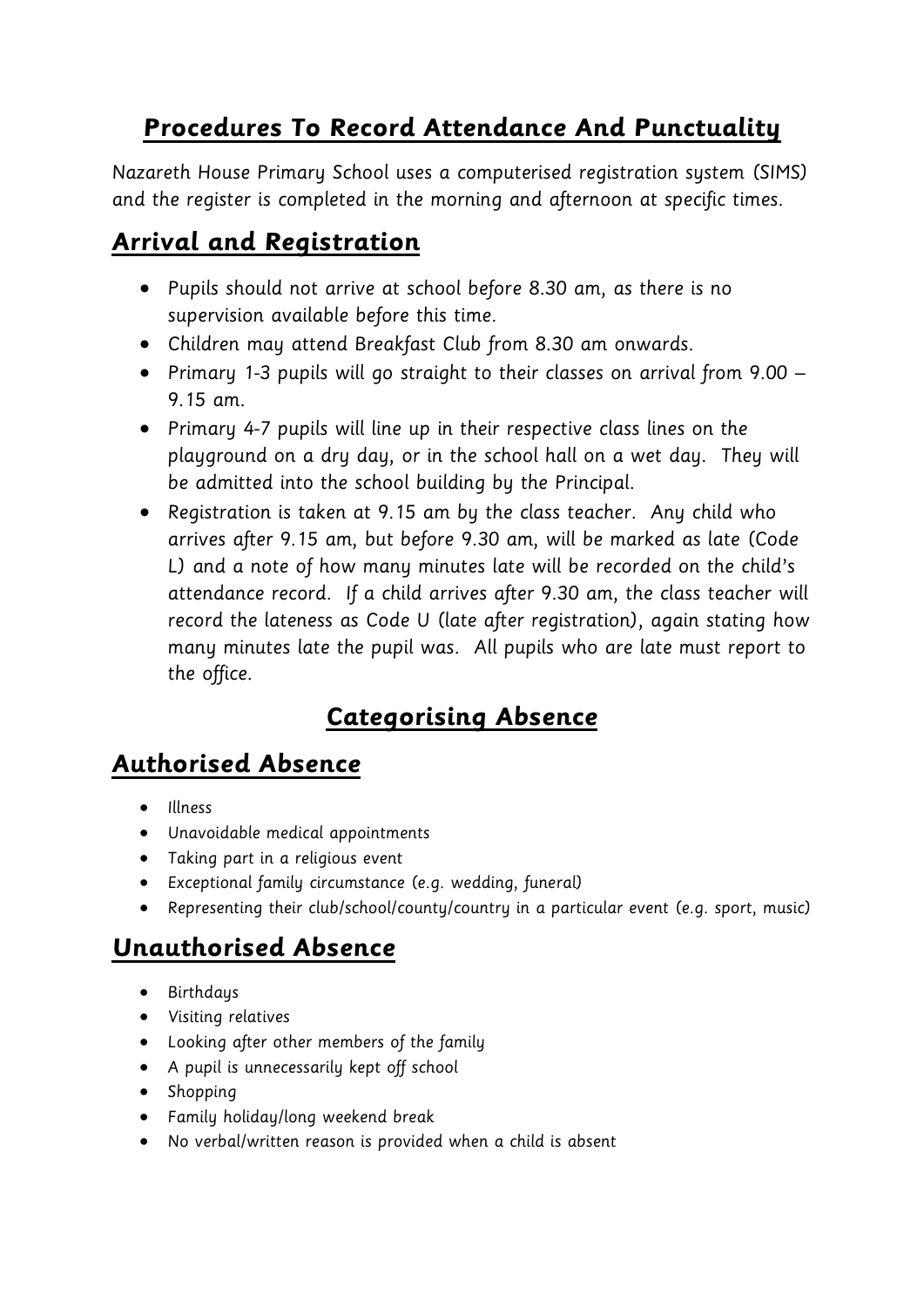## **Absence Through Illness**

Nazareth House Primary School continues to provide as much education as the child's medical condition allows to keep up the momentum of their learning. Nazareth House Primary School monitors attendance of those pupils who are absent from school due to short-term or chronic illness, and close links are maintained with parents. Educational support, including the provision of work and materials is provided for those pupils who are absent from school with medical conditions. The teaching staff liaise with parents and/or medical advisors so that, during prolonged absence, pupils receive suitable work for their age and ability group.

The reintegration of children into school following a long absence through ill health is considered a priority. The school consults parents about general concerns, medical issues and the timing and pace of return.

## **Truancy**

All staff at Nazareth House P.S. believe in the importance of each child's safety, welfare and happiness. Although truancy is very rare at Nazareth House Primary School, if staff are suspicious that a child may be playing truant, action is taken immediately.

If truancy is suspected, the Principal and the Education Welfare Officer are notified. Parents are contacted, either by telephone or a home visit. We encourage parents to bring their child to school, so that the reasons for truancy can be discussed and, hopefully, resolved.

## **Proactive Strategies**

- Regular use of SIMS to monitor attendance
- Discussions about the importance of attendance in circle time sessions between class teachers and pupils
- Regular liaison meetings with the Education Welfare Officer
- Gold, Silver, Bronze certificates at the end of the school year celebrating attendance at school
- Talks from Principal, Vice-Principal and Key Stage Co-ordinators at assemblies
- "Star of the Week" certificates presented to those pupils showing good/improved attendance
- Posters advertising the importance of attendance are placed on the main entrance areas of the school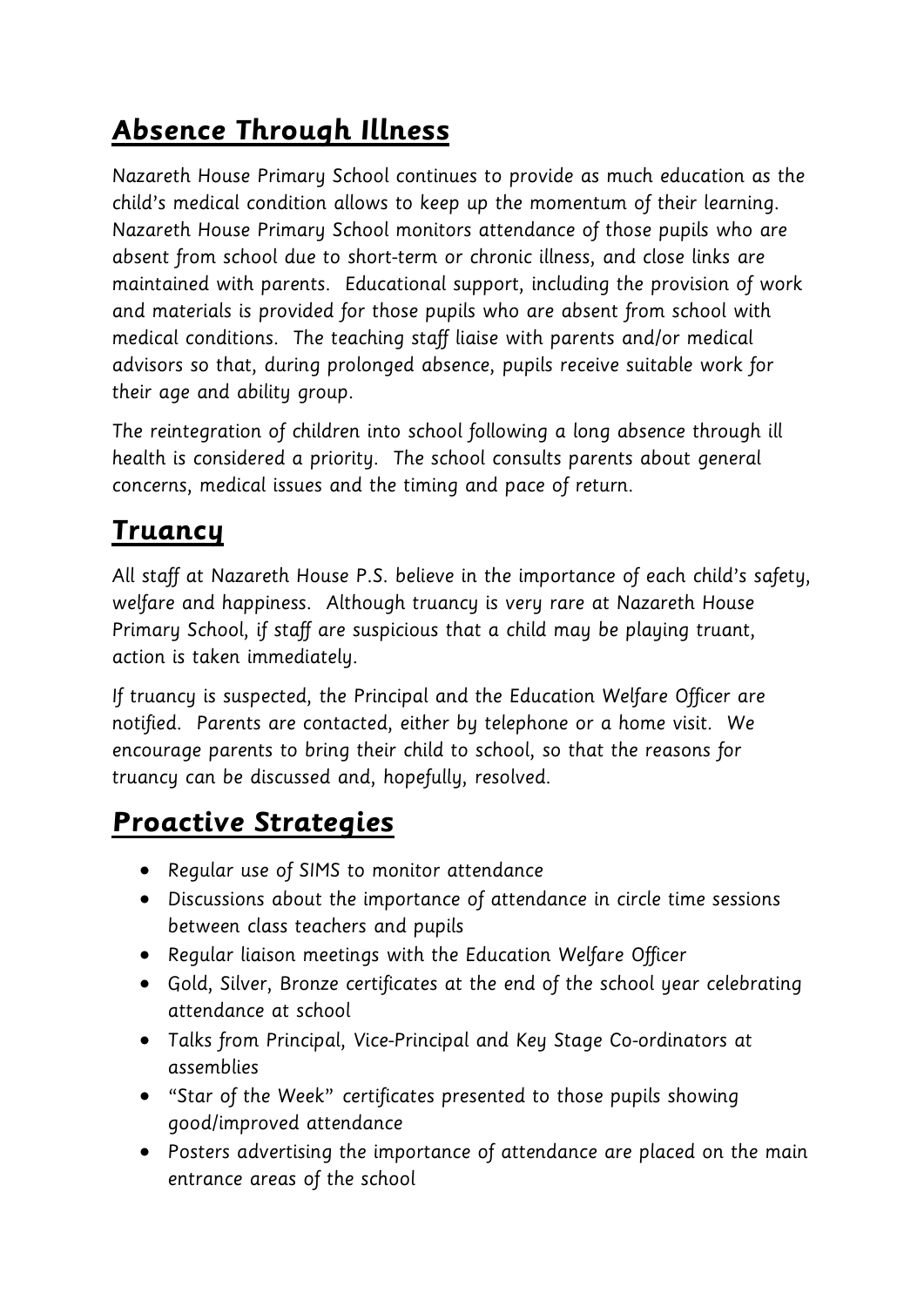#### **Reactive Strategies**

- Obligation on parents to contact school regarding absences
- Obligation on DTCP/class teachers to inform Principal about concerns of a child's non-attendance or unpunctuality
- Class teacher will speak to parents to ascertain the reason for persistent absence
- Details of attendance will be extracted from SIMS
- Informal meeting will be held between Parents/Guardians and Principal
- If absence persists, the DTCP contacts the EWO

#### **Monitoring Absence**

- Each half-term an audit is printed out from SIMS which identifies pupils whose attendance is showing signs of concern (under 90%).
- The Designated Teacher for Child Protection will alert class teachers to those identified pupils and measures will be taken accordingly.
- If there has been a genuine reason for a particular pupil's absence, no further action will be taken.
- When the class teacher believes there is a concern regarding pupil's attendance/punctuality and there is not a sufficient reason to explain this, the class teacher will speak to the parent about his/her concerns, perhaps at a parent/teacher meeting.
- If attendance does not improve, a letter will be sent to the parent/guardian advising of the school's concern and asking them to contact the school to arrange a meeting with the Principal.
- If attendance fails to improve, and falls below 85%, then a referral form may be sent to the EWO. Parents/Guardians will be informed of this decision.